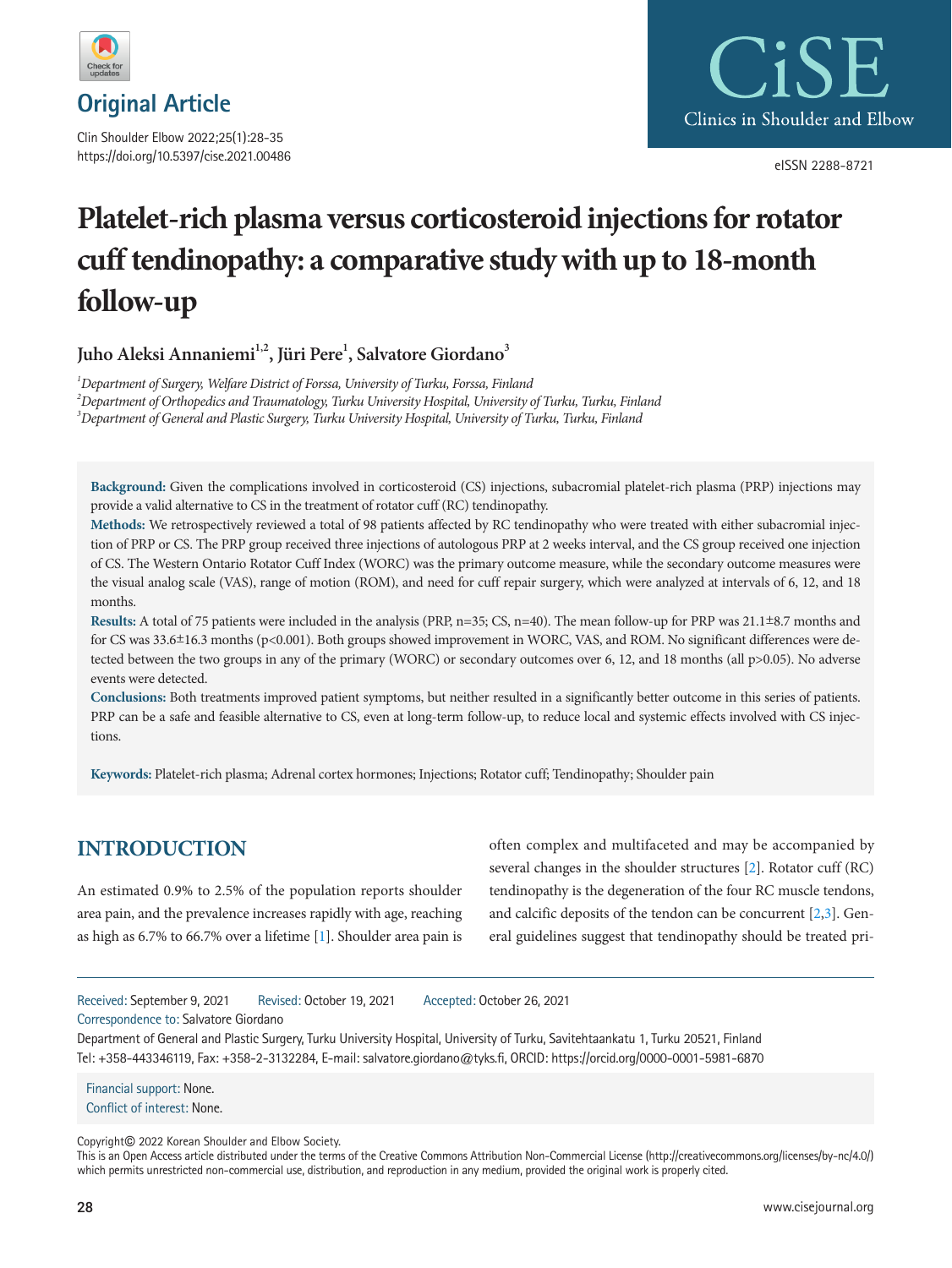marily non-operatively [3[,4](#page-6-3)]. Treatment options include various injection therapies, analgesic drugs, physical therapy, extracorporeal shockwave therapy, and ultrasound guided needling (barbotage) [2,3].

Injection therapy options include corticosteroids (CSs), platelet-rich plasma (PRP), hyaluronic acid, and botulinum toxin [\[5\]](#page-6-4). A meta-analysis suggests that CS may yield short-term symptom alleviation; however, PRP and prolotherapy may be better in the long term [\[5](#page-6-4)]. PRP injection therapies have shown great potential in RC-related problems as well as in other tendon and joint related disorders [\[6](#page-6-3)[,7\]](#page-6-5).

Previous *in vivo* and *in vitro* studies suggest that CS injections may reduce symptoms in tendinopathies but may also cause systemic disorders and further damage to the soft tissue. CS injections reduce cellular proliferation, affect collagen and extracellular matrix composition, do not permit inflammatory pathways, and increase adipocyte differentiation and cellular apoptosis [\[8](#page-6-6)[-](#page-6-7) [11](#page-6-7)]. Furthermore, these changes can be detected after only 24 hours and last 2 to 3 weeks, resulting in reducing maximal load to failure and tendon stiffness. Despite that, shoulder subacromial CS injections are commonly performed.

There is evidence that analgesic substances commonly used concurrently with CS injections may cause unfavorable effects in the soft tissue structures [\[12\]](#page-7-0). In contrast, PRP injections have not been shown to have any significant negative effects or adverse effects, suggesting that PRP may have a multitude of beneficial effects regarding soft tissue healing [\[13,](#page-7-1)[14](#page-7-2)]. Only few studies directly compared subacromial injections of PRP with CS, and further comparisons to the widely used CS injections are still warranted. Most previous studies were conducted using a very small number of patients and/or had a short follow-up [\[6](#page-6-3)[,13](#page-7-1)[,15](#page-7-3)[-19\]](#page-7-4). Despite the encouraging results of PRP injections used concurrently with arthroscopic RC repair, there is still little information about its effects solely as an injection therapy [\[6](#page-6-3)[,20](#page-7-4)[,21\]](#page-7-5). There is currently limited understanding how PRP compares to other conservative treatment options, and a meta-analysis suggests that the results of the previous studies are to be interpreted with caution [\[6](#page-6-3)].

The aim of this study was to compare the clinical outcomes of subacromial PRP and CS injections in RC tendinopathy in terms of symptoms relief and functional improvement. We hypothesized that subacromial PRP injections may yield equal results to CS injections in RC tendinopathy treatment.

#### **METHODS**

This study was approved by the Institutional Review Board (39/ 13.01.01/2018, Welfare District of Forssa, Finland), and the present study was conducted in accordance with the ethical principles of the World Medical Association Declaration of Helsinki. Individual informed consent was waived by the local Ethics Committee of the University of Turku due to the retrospective nature of the study and the de-identification of the source data. This is a single-centered retrospective study. We reviewed 98 consecutive patients with RC and shoulder disorders who underwent subacromial PRP injections or a single CS injection between 2014 and 2018 at the Department of Surgery of the Welfare District of Forssa, Finland To compare the outcomes of these two treatment modalities, patients were divided into two groups.

Patients received either single injection of 2 mL (40 mg/mL) methylprednisolone acetate (Solomet, Orion, Espoo, Finland; Depo-Medrol, Pfizer, New York, NY, USA) or three 1–2 mL injections of autologous PRP (Commercial Glo PRP kit; Glofinn Oy, Salo, Finland) in the subacromial space. The injection was performed by an experienced orthopedist using anatomical landmarks without ultrasound guidance.

The PRP preparation protocol was as follows: 9 mL of venous blood was drawn from the patient, and a red blood cell (RBC) collector was connected to the syringe. The blood was centrifuged at 1,200 revolutions per minute (rpm) for 5 minutes, excess RBCs were discarded, and a second centrifugation was performed for 10 minutes at 1,200 rpm. White blood cells were not separated from the PRP. The final product contained approximately 1–2 mL of PRP with four to eight times higher platelet concentration than the normal physiological level. PRP injections were given at 2 weeks intervals.

Following diagnosis, all patients were instructed by a physical therapist to exercise their shoulder using a pendulum motion and finger wall climbing with the upper extremity as routine protocol for patients with RC tendinopathy.

Inclusion criteria were age between 18 and 90 years, diagnosed RC tendinopathy, other causes ruled out by imaging and clinical inspection, and a preintervention visual analog scale (VAS) of 30–100. Diagnosis and ruling out of other disorders not fitting to be RC tendinopathy were conducted using X-ray imaging and magnetic resonance imaging (MRI) and/or ultrasound as well as clinical inspection by an experienced orthopedist. In the study, we included small partial tears or intratendinous tears that showed clear degenerative origin. Exclusion criteria were traumatic RC ruptures, full thickness RC ruptures, fractures, frozen shoulder, nerve-related symptoms, labral and long tendon of the biceps muscle tears, and osteoarthritis of the acromion-clavicular joint and glenoid-humeral joint. General conditions requiring surgical intervention as a primary care were excluded; therefore, patients who underwent any shoulder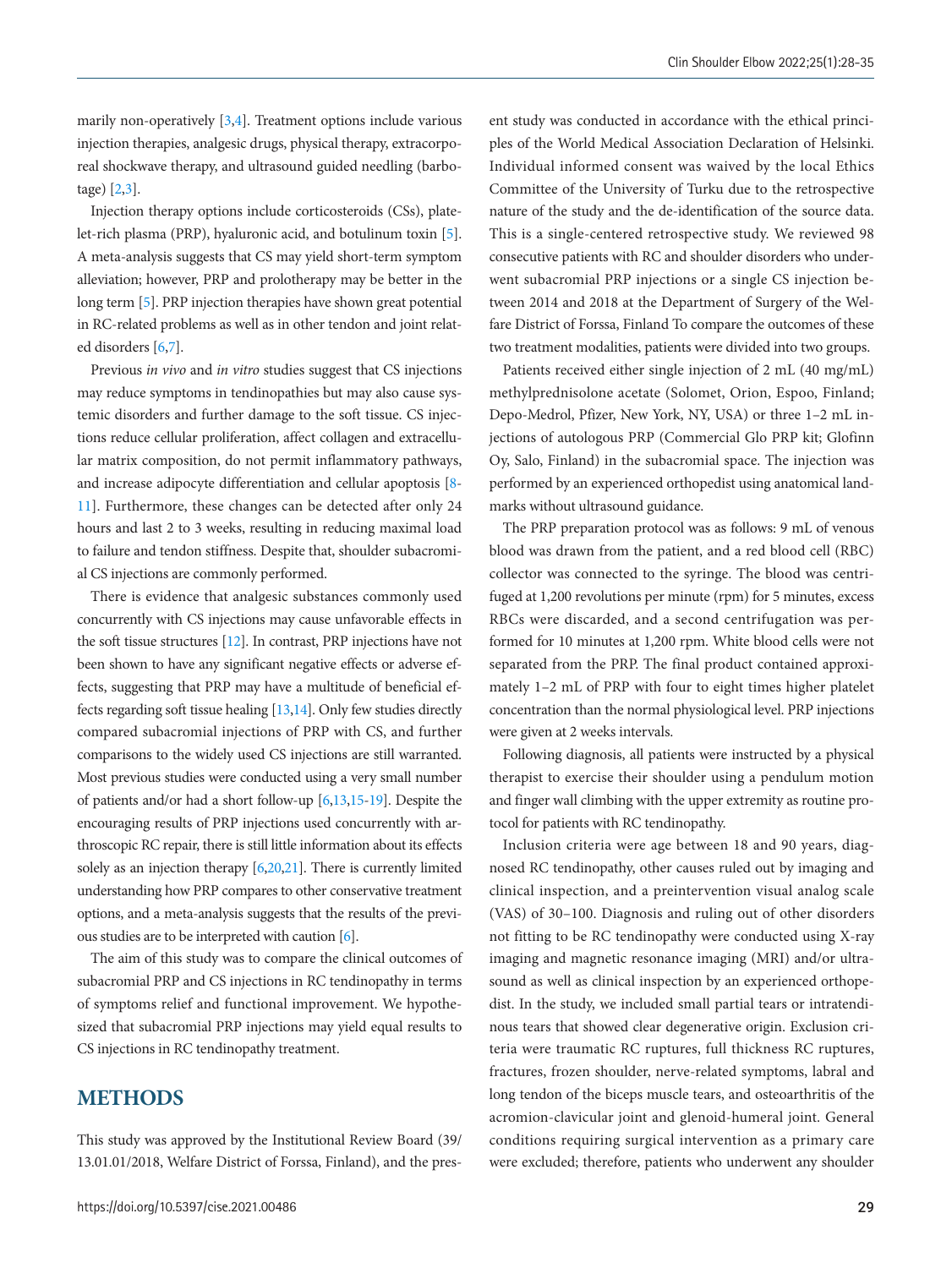surgical procedure during the study time were excluded from the follow-up count. We also excluded patients with major systemic disorders (e.g., hematological diseases, infections, immunodeficiency), pregnancy or possible pregnancy, and patients who received any other kind of subacromial injections or oral medication other than paracetamol or nonsteroidal anti-inflammatory drugs (NSAIDs). Electronic medical records showed that all patients used either paracetamol or NSAID (typically ibuprofen) medication prescribed for pain to be taken when needed. The maximum dosage of paracetamol was 3,000 mg per day, and the maximum dosage of ibuprofen was of 1,800 mg per day.

Patient demographics, treatment modality, frequency of treatment, imaging results, and clinical outcomes were carefully collected both from the patients' electronic medical records as well as the prospectively maintained departmental database. The primary outcome measurement was the Western Ontario Rotator Cuff Index (WORC), and secondary outcome measures were the VAS, range of motion (ROM), and need for surgical intervention. The parameters were recorded before the treatments and at 6, 12, and 18 months, or more. Typical findings in the patients' MRI scans were tendinosis/tendinitis in the tendon of supraspinatus muscle with or without subacromial bursitis and in some cases tendinosis/tendinitis of other RC muscle (infraspinatus, teres minor or subscapularis). One patient in the CS group also had subscapularis and infraspinatus tendinitis/tendinosis with edema but without supraspinatus tendinosis. The PRP group included one patient with a minor intra-tendinous rupture of the supraspinatus tendon with accompanying tendinosis. Tendon swelling varied within both groups from minor swelling to clearly increased swelling in the MRI scans. Roughly 33 patients had signs of calcific deposits in their RC tendons as part of the tendinopathy. This swelling, calcific deposits, and edema in the surrounding structures, namely in the subacromial bursa, resulted in an equally varying degree of impingement in the MRI.

The patient selection protocol and follow-up points are de-scribed in [Fig. 1.](#page-7-6) A total of 75 patients (PRP,  $n = 35$ ; CS,  $n = 40$ ) were included in the final analysis after inclusion and exclusion criteria were applied.

We showed the measures of parametric and nonparametric as mean ± standard deviation. Statistical analyses were carried out using IBM SPSS ver. 23.0 (IBM Corp., Armonk, NY, USA). A two-sided p-value of  $\leq$  0.05 was set as statistically significant. For comparisons between the study groups, we used Student t-test for continuous variables and Fisher exact test for discrete variables, according to the data type. We calculated the post hoc statistical power of 47.5% concerning the primary outcome measure including an observed effect size of 0.436 (Cohen's d).

#### **RESULTS**

A total of 75 patients treated for RC tendinopathy between 2014 and 2018 were included in the final analysis. Of them, 35 patients (47%) received PRP injections while 40 (53%) received a CS injection. Surgery was the most common end point before reaching 18 months of follow-up [\(Fig. 1\)](#page-7-6). Demographic data are outlined in [Fig. 2](#page-3-0) and showed a significant difference in the sex ratio (PRP female to male, 28:7 vs. CS, 23:17;  $p = 0.048$ ) and having any comorbidities, which were higher in the CS-group (PRP, 7 [20%] vs. CS, 19 [47.5%];  $p = 0.013$ ) (Fig. 2). There were no statistically significant differences between the groups in other demographics data (Fig. 2).

We evaluated the preintervention parameters and identified differences in the WORC emotions subscore (PRP, 189.7 ± 56.0 vs. CS,  $146.7 \pm 74.7$ ;  $p = 0.007$ ), but no other parameters [\(Table 1\)](#page-3-1). The preintervention WORC lifestyle subscore showed a trend towards the PRP group, but no statistical significance was detected



**Fig. 1.** Patient selection protocol and follow-up flow. PRP: platelet-rich plasma, CS: corticosteroid.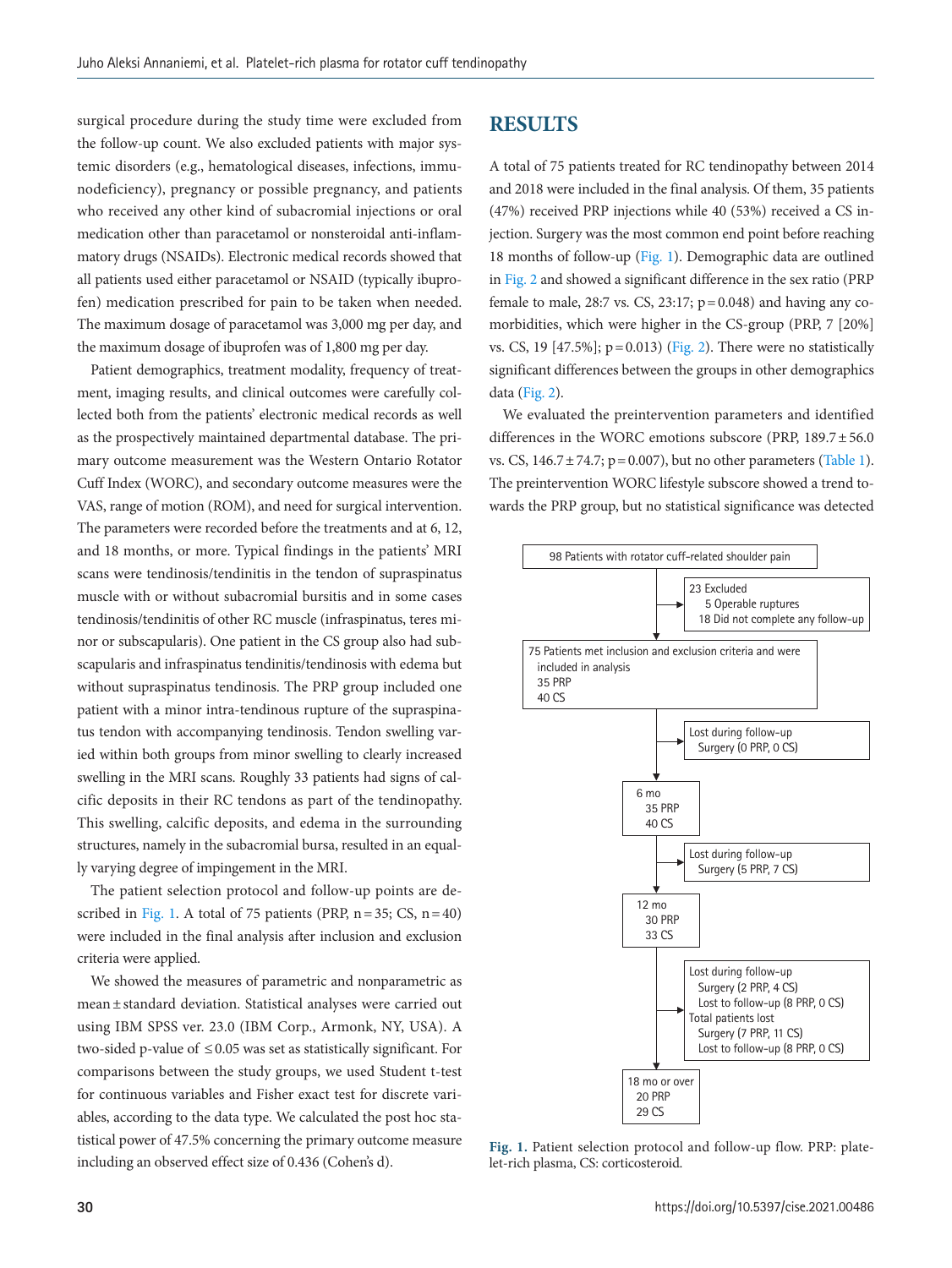<span id="page-3-0"></span>

**Fig. 2.** Demographic data of the patients at the time of study. Age and body mass index (BMI) are presented in mean values with 1 standard deviation (SD), and the rest are absolute numeric values (no mean or SD). PRP: platelet-rich plasma, CS: corticosteroid. \*Significant statistical difference (p<0.05) between the two groups.

<span id="page-3-1"></span>**Table 1.** Comparison of preinterventional parameters in the two groups of patients

| Variable                  | PRP group $(n=35)$ | $CS$ group $(n=40)$ | p-value  |
|---------------------------|--------------------|---------------------|----------|
| Bilateral                 | 2(5.7)             | 2(5.0)              | 1.000    |
| Visual analog scale score | $70.4 \pm 10.7$    | $69.4 \pm 13.7$     | 0.714    |
| <b>WORC</b> total score   | $1331.1 \pm 307.6$ | $1233.1 \pm 270.0$  | 0.146    |
| Physical                  | $49.2 \pm 14.4$    | $49.5 \pm 13.3$     | 0.921    |
| <b>Sports</b>             | $25.3 \pm 18.6$    | $26.4 \pm 14.7$     | 0.786    |
| Work                      | $30.3 \pm 19.8$    | $32.8 \pm 18.1$     | 0.560    |
| Lifestyle                 | $253.3 \pm 76.0$   | $222.9 \pm 68.2$    | 0.072    |
| Emotion                   | $189.7 \pm 56.0$   | $146.7 \pm 74.7$    | $0.007*$ |
| Range of motion $(°)$     |                    |                     |          |
| Frontal                   | $138.3 \pm 40.7$   | $145.5 \pm 44.0$    | 0.466    |
| Abduction                 | $123.6 \pm 46.4$   | $121.2 \pm 50.6$    | 0.838    |

Values are presented as number (%) or mean±standard deviation.

PRP: platelet-rich plasma, CS: corticosteroid, WORC: Western Ontario Rotator Cuff Index.

\*The significant statistical difference ( $p$ <0.05) between the two groups.

 $(PRP, 253.3 \pm 76.0 \text{ vs. CS}, 222.9 \pm 68.2; p = 0.072)$  [\(Table 1](#page-3-1)).

The postinterventional data showed no significant differences in the WORC, ROM, or VAS scores between the two groups at 6, 12, or 18 months (all  $p > 0.05$ ) [\(Ta](#page-4-0)bles 2 and [3](#page-4-1)), [\(Figs. 3](#page-5-0) and [4\)](#page-5-0). We also detected the number of shoulder surgeries during the follow-up period, but there was no difference between the groups, although there were fewer cases in the PRP group (PRP, 7 [20%] vs. CS, 11 [27.5%]; p = 0.589) [\(Table 3](#page-4-1)).

No adverse events were detected during the follow-up because of the injection procedures. The PRP group had more injections than CS group due to the different treatment protocol. The mean follow-up was over 20 months in both groups, but there was a significant difference between groups favoring patients treated with CS (PRP,  $21.1 \pm 8.7$  vs. CS,  $33.6 \pm 16.3$  months;  $p < 0.001$ ) [\(Table 2\)](#page-4-0).

# **DISCUSSION**

Our study demonstrated that PRP is not inferior to CS in any of the measured parameters. Both groups experienced similar benefits from the injection therapies with no statistical differences detected in WORC, ROM, or VAS scores at 6, 12, and 18 months. No adverse effects were detected in either of the two groups. To our knowledge, this is the first study of RC tendinopathy patients treated with either PRP or CS injections showing that PRP is not inferior to CS even in long-term follow-up.

Our results are consistent with current literature, showing that PRP may be a beneficial treatment for RC tendinopathy [5,[17,](#page-7-7) 1[9,22\]](#page-7-8). Previous studies are controversial in interpreting the efficacy of PRP injections due to the different research and treatment protocols; in many cases, they involve arthroscopy or different products of PRP (for example PRP fibrin matrix) [5,20,21]. We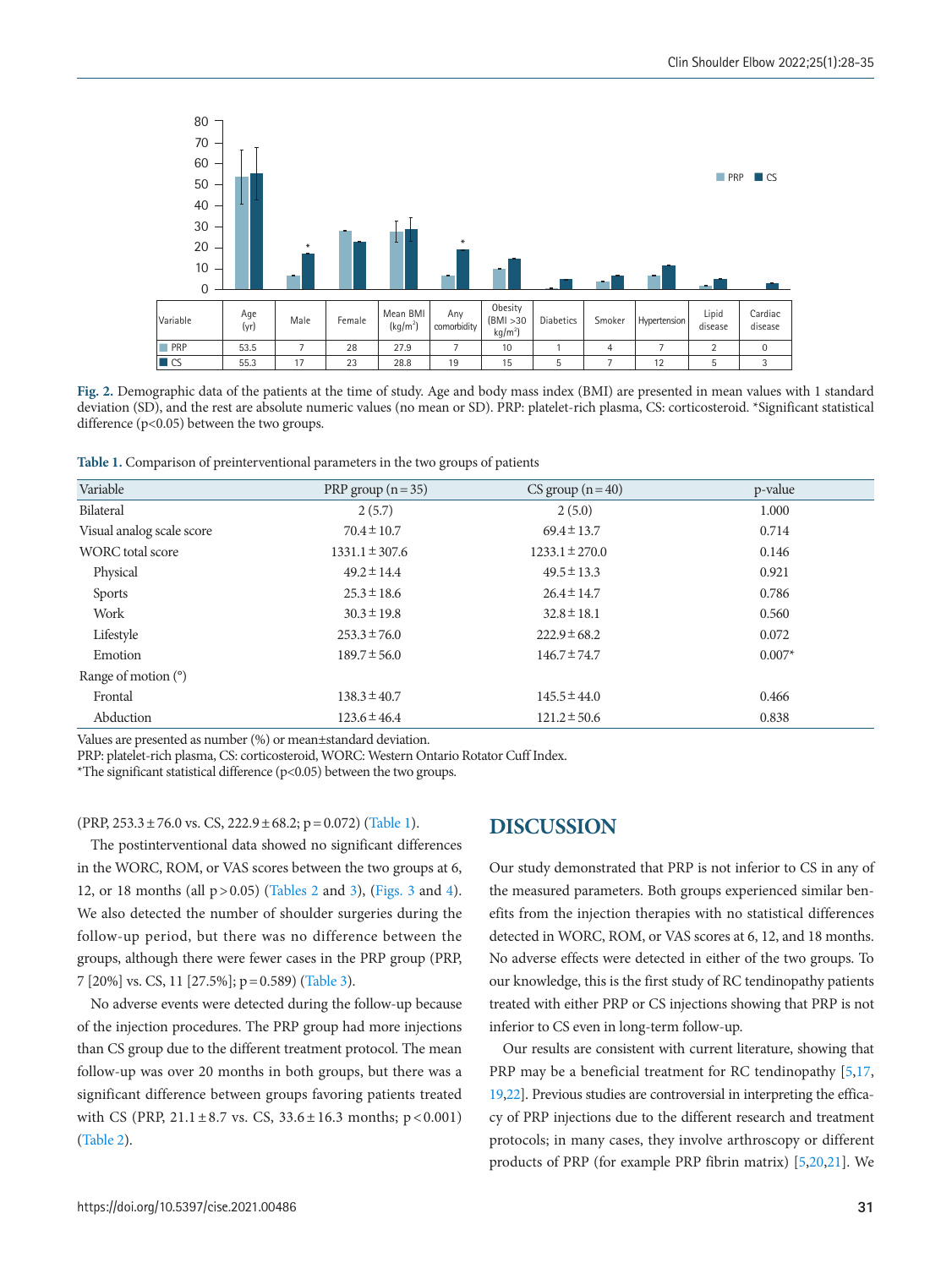| Variable           | PRP group         | CS group          | p-value |
|--------------------|-------------------|-------------------|---------|
| 6-Month follow-up  | $(n=35)$          | $(n=40)$          |         |
| VAS score          | $28.1 \pm 29.3$   | $22.2 \pm 31.4$   | 0.410   |
| WORC total score   | $606.3 \pm 612.9$ | $446.3 \pm 570.9$ | 0.224   |
| Physical           | $149.4 \pm 146.0$ | $112.2 \pm 142.3$ | 0.274   |
| Sports             | $143.3 \pm 143.3$ | $108.2 \pm 131.1$ | 0.278   |
| Work               | $129.7 \pm 130.2$ | $94.9 \pm 126.6$  | 0.251   |
| Lifestyle          | $107.7 \pm 122.5$ | $76.8 \pm 109.3$  | 0.259   |
| Emotion            | $81.1 \pm 96.9$   | $54.7 \pm 83.3$   | 0.141   |
| ROM (°)            |                   |                   |         |
| Frontal            | $161.9 \pm 34.3$  | $168.4 \pm 25.8$  | 0.357   |
| Abduction          | $160.4 \pm 36.2$  | $159.9 \pm 35.4$  | 0.948   |
| 12-Month follow-up | $(n=30)$          | $(n=33)$          |         |
| VAS score          | $17.1 \pm 27.6$   | $13.8 \pm 28.2$   | 0.647   |
| <b>WORC</b> total  | $372.9 \pm 552.2$ | $285.8 \pm 474.0$ | 0.506   |
| Physical           | $99.1 \pm 143.2$  | $75.4 \pm 121.1$  | 0.483   |
| Sports             | $84.7 \pm 124.2$  | $74.2 \pm 112.4$  | 0.730   |
| Work               | $80.7 \pm 122.2$  | $60.1 \pm 105.4$  | 0.480   |
| Lifestyle          | $59.8 \pm 102.8$  | $41.7 \pm 84.1$   | 0.448   |
| Emotion            | $48.6 \pm 83.5$   | $34.2 \pm 71.2$   | 0.467   |
| ROM (°)            |                   |                   |         |
| Frontal            | $170.7 \pm 22.8$  | $174.2 \pm 16.6$  | 0.482   |
| Abduction          | $168.8 \pm 26.0$  | $168.8 \pm 25.6$  | 0.999   |
| 18-Month follow-up | $(n=20)$          | $(n=29)$          |         |
| VAS score          | $15.0 \pm 26.4$   | $6.5 \pm 16.6$    | 0.168   |
| <b>WORC</b> total  | $366.2 \pm 551.5$ | $171.2 \pm 309.5$ | 0.116   |
| Physical           | $91.2 \pm 141.5$  | $44.8 \pm 76.6$   | 0.140   |
| Sports             | $86.2 \pm 129.2$  | $49.5 \pm 83.5$   | 0.227   |
| Work               | $83.5 \pm 126.4$  | $39.8 \pm 83.3$   | 0.147   |
| Lifestyle          | $58.7 \pm 97.0$   | $22.5 \pm 55.6$   | 0.100   |
| Emotion            | $46.5 \pm 82.8$   | $14.5 \pm 31.1$   | 0.060   |
| ROM (°)            |                   |                   |         |
| Frontal            | $168.5 \pm 26.0$  | $176.3 \pm 13.8$  | 0.172   |
| Abduction          | $166.7 \pm 28.6$  | $173.3 \pm 20.0$  | 0.343   |

<span id="page-4-0"></span>**Table 2.** Comparison of postinterventional parameters in the two groups of patients at 6, 12 and 18 months follow-up

Values are presented as mean±standard deviation.

PRP: platelet-rich plasma, CS: corticosteroid, VAS: visual analog scale, WORC: Western Ontario Rotator Cuff Index, ROM: range of motion.

<span id="page-4-1"></span>

|  | Table 3. Mean follow-up of the two groups' adverse events during the treatments and surgeries that excluded patients from further follow-up |  |
|--|---------------------------------------------------------------------------------------------------------------------------------------------|--|
|  |                                                                                                                                             |  |

| Variable          | PRP group $(n=35)$ | $CS$ group $(n=40)$ | p-value |
|-------------------|--------------------|---------------------|---------|
| No. of injections | $3.1 \pm 1.1$      | $1.1 \pm 0.3$       |         |
| Physical therapy  | 35(100.0)          | 40(100.0)           | 1.000   |
| NSAIDs therapy    | 35(100.0)          | 40(100.0)           | 1.000   |
| Follow-up $(mo)$  | $21.1 \pm 8.7$     | $33.6 \pm 16.3$     | < 0.001 |
| Adverse event     | 0                  | $\mathbf{0}$        | 1.000   |
| Arthroscopy       | 7(20.0)            | 11(27.5)            | 0.589   |
| Shoulder surgery  | 7(20.0)            | 11(27.5)            | 0.589   |

Values are presented as mean±standard deviation or number (%).

PRP: platelet-rich plasma, CS: corticosteroid, NSAID: nonsteroidal anti-inflammatory drug.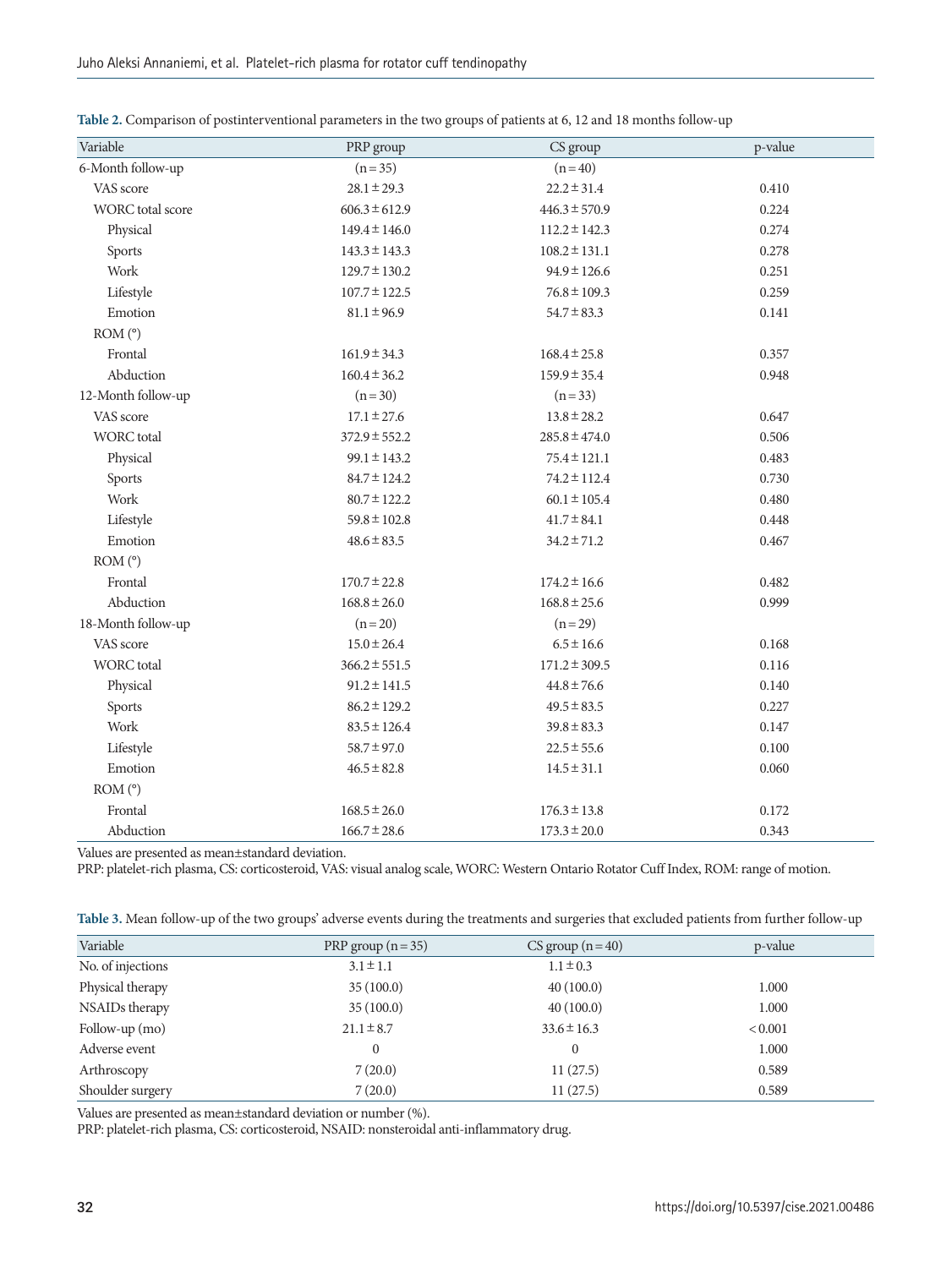

**Fig. 3.** Mean values of the Western Ontario Rotator Cuff Index (WORC) total score with 1 standard deviation (SD) during the follow-up between the corticosteroid (CS) group and the platelet-rich plasma (PRP) group. No significant differences were detected be-

<span id="page-5-0"></span>

**Fig. 4.** Mean values of visual analog scale (VAS) for pain with 1 standard deviation during the follow-up between the corticosteroid (CS) group and the platelet-rich plasma (PRP) group. No significant differences were detected between the two groups.

found only three similarly conducted previous studies comparing subacromial injections of PRP to CS [\[16](#page-7-9)[,18,22\]](#page-7-8). Among them, only Say et al. [\[](#page-7-9)[17\]](#page-7-7) reported CS to be superior to PRP in the treatment of subacromial impingement syndrome in their study of 60 patients. However, the study was not randomized, and the follow-up was short (6 months) [\[16\]](#page-7-9). Conversely, Shams et al. [19] demonstrated that the PRP group had better results in early stages of follow-up (3 months), but they detected no statistical differences in the long-term (6 months) results. Their study was randomized, including MRI for confirmed partial RC ruptures with persistent (over 3 months) shoulder pain, but only 40 patients were enrolled and documentation of detailed demographic data was not included [19]. Finally, von Wehren et al. [\[22\]](#page-7-8) reported that there was earlier benefit favoring PRP in their study of 50 patients with partial RC tear, however no differences were detected

at 6 months of follow-up [\[](#page-7-10)[22](#page-7-11)]. Their limitations were the absence of randomization and relatively few patients [\[](#page-7-10)[22](#page-7-11)]. Both Shams et al. [19] and von Wehren et al. [\[22\]](#page-7-8) concluded that PRP might be a good alternative to subacromial CS injections.

The strengths of our study included a larger number of patients and a long follow-up in a comparative matter compared with the previously published studies. The mean follow-up was clearly longer than in previous studies, at over a year. Preintervention inclusion and exclusion criteria were strict and thorough with up to three imaging modalities involved and an experienced orthopedist to include only patients with RC tendinosis/tendinitis sometimes accompanied by subacromial bursitis or, rarely, a small/marginal tear in the RC tendon. Demographic and clinical data were meticulously collected.

It is also important to mention the concurrent physical therapy that both groups received; however, this is a necessary limitation as physical therapy is essential part of the treatment and rehabilitation in shoulder area diseases. It is important to note that injection therapies and analgesics may enable struggling patients to begin physical therapy, which may otherwise prove to be too difficult due to pain. Physical therapy may explain some of the symptom changes during follow up, but its impact is dramatically reduced since the same protocol was applied to both groups. The overall effect of paracetamol and NSAID is difficult to evaluate due to the lack of data concerning their total amounts. However, the prescribed amounts of paracetamol and NSAID could last for a maximum of 1 month. Since both groups had the same pain medication, this effect is likely to be similar in both groups during the early follow-up.

There were several limitations of our study including its retrospective design, lack of randomization, lack of placebo control, lack of rotational ROM data, and differences in comorbidities between the two groups–particularly the significant difference in the female to male sex ratio and higher WORC emotions sub score in the CS group (Fig. 2, Table 1). The use of anatomical landmarks instead of ultrasound can be considered a methodological limitation. We acknowledge that ultrasound-guided injections are more accurate than landmark-guided injections; however, there are studies showing no clinical difference between ultrasound-guided and landmark-guided injections [[23](#page-7-12)[,24\]](#page-7-13).

Our study design might limit the interpretation and generalization of the results, but a previous study suggests that the placebo effect is only detectable within 1 month of follow-up [25]. This study primarily addresses the long-term results, and the relevance of a placebo control group is smaller in the long-term follow-up. The rotational ROM data were incomplete and therefore were not included in the analysis. This leaves an uncharted area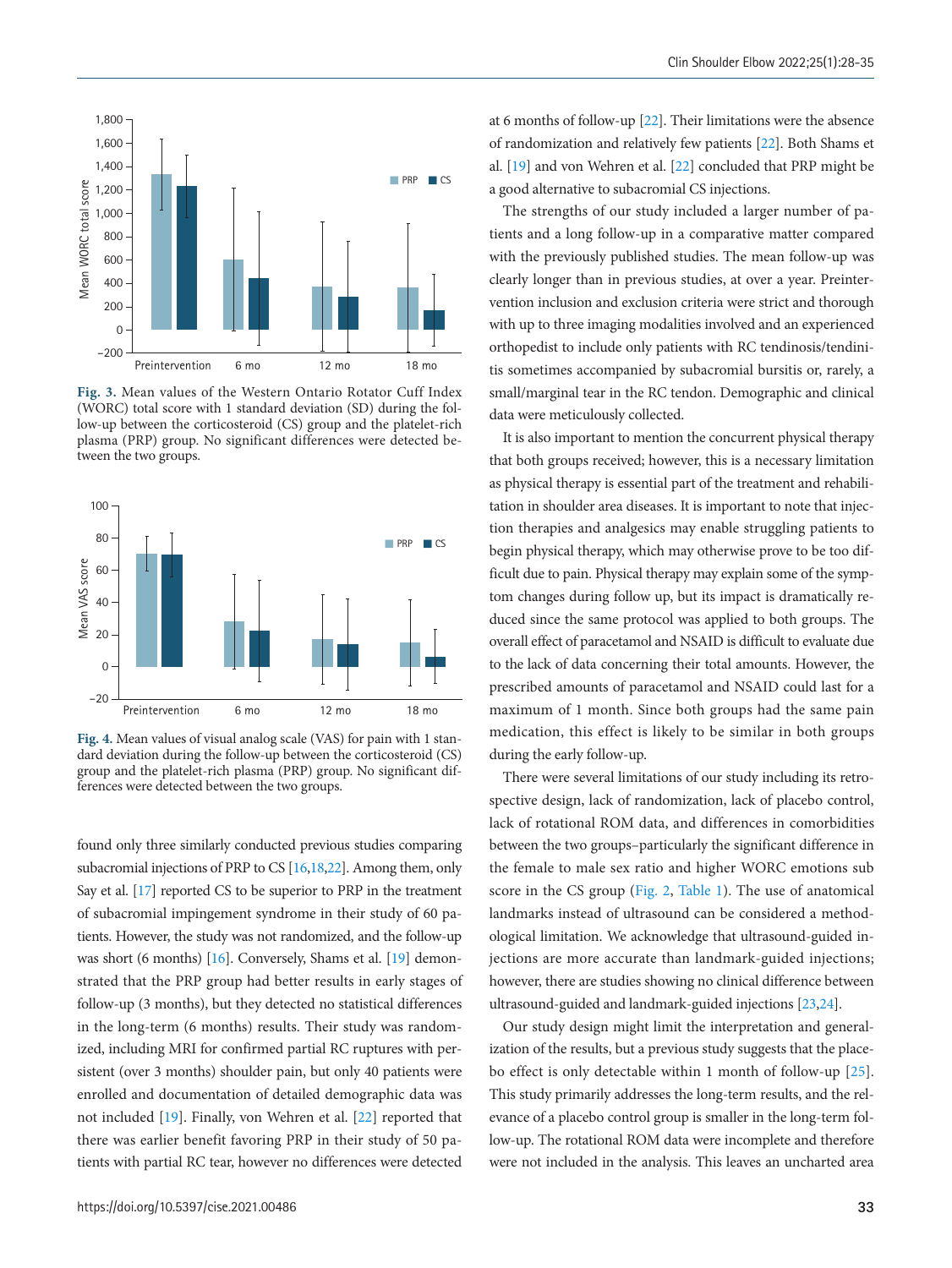in the clinical response to the treatments. Confounding factors of this study were higher female to male sex ratio in the PRP group, concurrent physical therapy in both groups, and higher baseline mean of comorbidities in the CS group than in the PRP group. Nonetheless, the PRP group included more females than CS group, which might explain the lower mean pretreatment WORC emotions subscore in the CS group as female patients usually report more symptoms than males [\[26\]](#page-7-14).

There is also a possibility for information and selection bias. We analyzed more than one clinical score to accurately evaluate different aspects of function and symptoms to reduce potential information bias. The rationale for treating patients with PRP or CS was that the patients did not have any condition or disease that required surgical intervention at the time of treatment. Injection therapy was a further conservative treatment attempt with no specific patient selection protocol other than patients simply deciding whether to try injection therapy with PRP or with CS. This does not entirely remove possibility of selection bias, but it does reduce the impact. The injection protocol was inherently different, of course; previous data suggests that multiple PRP injections work better than a single PRP injection, while multiple CS injections in short succession may cause harm [\[27](#page-7-15)[,28](#page-7-16)]

Although larger than previous studies, our sample size was relatively small, with a post hoc statistical power of 47.5%. Up to seven patients (20%) in the PRP group and 11 patients (27.5%) in the CS group ended up receiving surgical treatment for their shoulder issues during the follow-up.

CS injections have higher risk for complications than PRP injections [\[28](#page-7-16)[-30\]](#page-7-15). PRP may offer a valid alternative to CS considering that there are no documented significant adverse effects in PRP treatments, even in the long term [6,8,11,19[,28](#page-7-16)[-30\]](#page-7-15). Whenever symptoms return, PRP treatment can be repeated; conversely, multiple CS injections should be avoided. PRP treatments may be beneficial over CS treatments in patients who have not received symptom relief from previous CS treatments, have concerns for local or systemic CS effects, or are still considering possible operative treatment within 1 to 6 months, as prior CS injections increase the risk for surgery complications and revisions [\[29](#page-7-17)[,30\]](#page-7-15). On the other hand, CS injections might work well for patients who are not good surgical candidates. Regardless of the injection therapy, concurrent physical therapy is still advised because of its proven benefits.

Further, larger randomized controlled trials are warranted to validate this promising treatment modality. Moreover, the role of PRP as a potential disease modifying agent is unclear, and adding imaging to the follow-up protocol would be beneficial. Given the

outcomes of our study and despite the higher number of injections needed, we recommend considering PRP injection as a viable treatment option for RC tendinopathies because it has shown comparable effects to CS injections with no detected adverse effects.

## <span id="page-6-1"></span>**ORCID**

<span id="page-6-2"></span>Salvatore Giordano https://orcid.org/0000-0001-5981-6870

## **REFERENCES**

- <span id="page-6-0"></span>1. [Luime JJ, Koes BW, Hendriksen IJ, et al. Prevalence and inci](https://doi.org/10.1080/03009740310004667)[dence of shoulder pain in the general population: a systematic](https://doi.org/10.1080/03009740310004667)  [review. Scand J Rheumatol 2004;33:73-81.](https://doi.org/10.1080/03009740310004667)
- <span id="page-6-4"></span>2. Lewis J. Rotator cuff related shoulder pain: assessment, management and uncertainties. Man Ther 2016;23:57-68.
- 3. [Diercks R, Bron C, Dorrestijn O, et al. Guideline for diagnosis](https://www.ncbi.nlm.nih.gov/pubmed/24847788)  [and treatment of subacromial pain syndrome: a multidisci](https://www.ncbi.nlm.nih.gov/pubmed/24847788)[plinary review by the Dutch Orthopaedic Association. Acta Or](https://www.ncbi.nlm.nih.gov/pubmed/24847788)[thop 2014;85:314-22.](https://www.ncbi.nlm.nih.gov/pubmed/24847788)
- <span id="page-6-3"></span>4. Ketola S, Lehtinen JT, Arnala I. Arthroscopic decompression not [recommended in the treatment of rotator cuff tendinopa](https://www.ncbi.nlm.nih.gov/pubmed/28566400)[thy: a final review of a randomised controlled trial at a mini](https://www.ncbi.nlm.nih.gov/pubmed/28566400)[mum follow-up of ten years. Bone Joint J 2017;99:](https://www.ncbi.nlm.nih.gov/pubmed/28566400)799-805.
- 5. [Lin MT, Chiang CF, Wu CH, Huang YT, Tu YK, Wang TG.](https://doi.org/10.1016/j.apmr.2018.06.028)  [Comparative effectiveness of injection therapies in rotator cuff](https://doi.org/10.1016/j.apmr.2018.06.028)  [tendinopathy: a systematic review, pairwise and network me](https://doi.org/10.1016/j.apmr.2018.06.028)[ta-analysis of randomized controlled trials. Arch Phys Med](https://doi.org/10.1016/j.apmr.2018.06.028) Rehabil 2019;100:336-49. e15.
- <span id="page-6-6"></span>6. [Chen X, Jones IA, Park C, Vangsness CT Jr. The efficacy of](https://doi.org/10.1177/0363546517743746)  [platelet-rich plasma on tendon and ligament healing: a system](https://doi.org/10.1177/0363546517743746)[atic review and meta-analysis with bias assessment. Am J Sports](https://doi.org/10.1177/0363546517743746)  [Med 2018;46:2020-32.](https://doi.org/10.1177/0363546517743746)
- <span id="page-6-5"></span>[7. Shen L, Yuan T, Chen S, Xie X, Zhang C. The temporal effect of](https://doi.org/10.1186/s13018-017-0521-3)  [platelet-rich plasma on pain and physical function in the treat](https://doi.org/10.1186/s13018-017-0521-3)[ment of knee osteoarthritis: systematic review and meta-analy](https://doi.org/10.1186/s13018-017-0521-3)[sis of randomized controlled trials. J Orthop Sur](https://doi.org/10.1186/s13018-017-0521-3)g Res 2017;12: 16.
- <span id="page-6-7"></span>8. Desai VS, Camp CL, Boddapati [V, Dines JS, Brockmeier SF,](https://doi.org/10.1016/j.arthro.2018.07.043)  [Werner BC. Increasing numbers of shoulder corticosteroid in](https://doi.org/10.1016/j.arthro.2018.07.043)[jections within a year preoperatively may be associated with a](https://doi.org/10.1016/j.arthro.2018.07.043)  [higher rate of subsequent revision rotator cuff surgery.](https://doi.org/10.1016/j.arthro.2018.07.043) Arthroscopy 2019;35:45-50.
- 9. [Mohamadi A, Chan JJ, Claessen FM, Ring D, Chen NC. Corti](https://doi.org/10.1007/s11999-016-5002-1)[costeroid injections give small and transient pain relief in rota](https://doi.org/10.1007/s11999-016-5002-1)[tor cuff tendinosis: a meta-analysis. Clin Orthop Relat Res](https://doi.org/10.1007/s11999-016-5002-1)